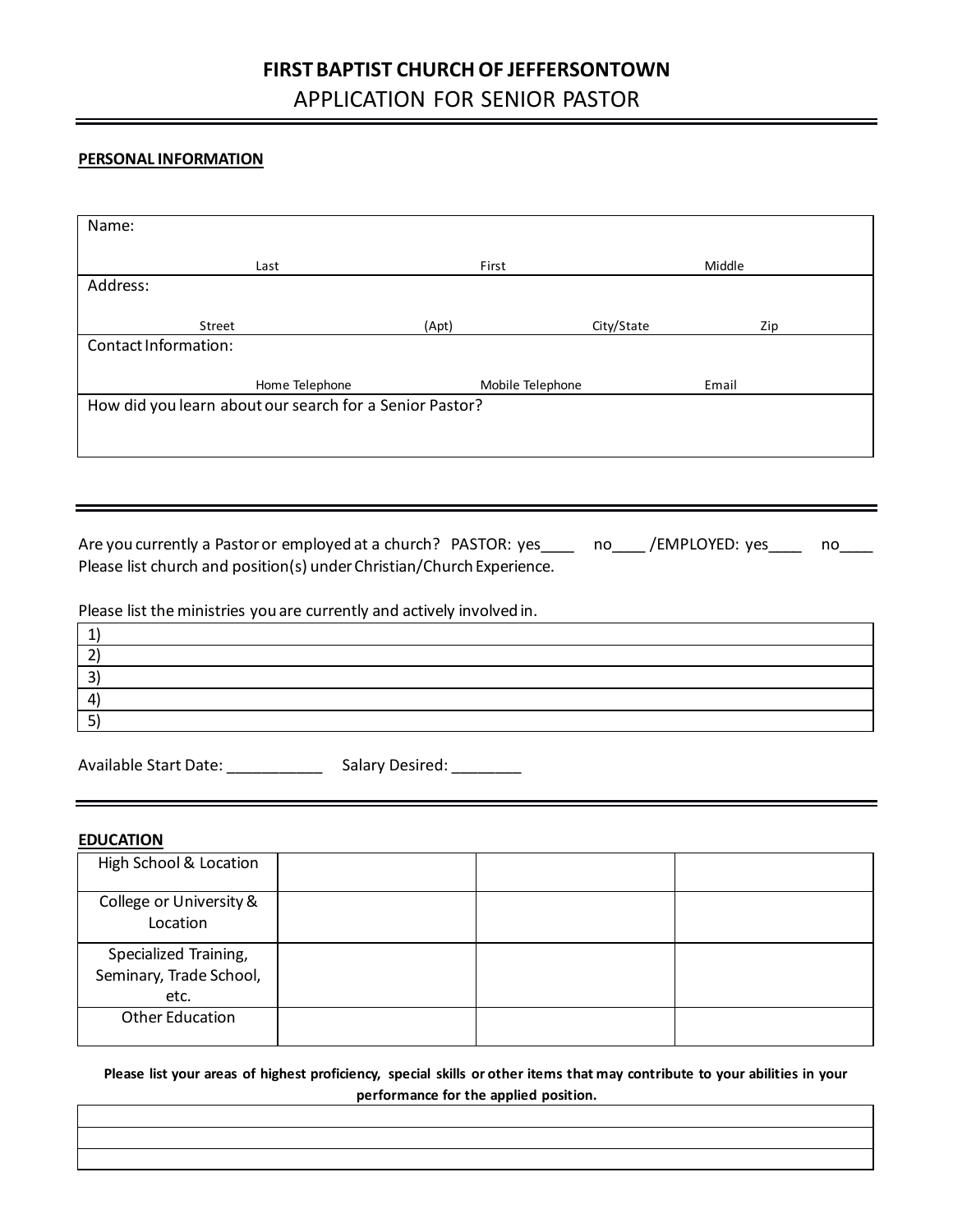#### **PROFESSIONALEXPERIENCE**

### Please list current position first. List positions back seven (7) years.

|           | Dates Employed Company/Church | Location | Position | Supervisor's | Reason for |
|-----------|-------------------------------|----------|----------|--------------|------------|
|           | Name                          |          |          | Name &       | Leaving    |
| Start/End |                               |          |          | Number       |            |
|           |                               |          |          |              |            |
|           |                               |          |          |              |            |
|           |                               |          |          |              |            |
|           |                               |          |          |              |            |
|           |                               |          |          |              |            |
|           |                               |          |          |              |            |

#### **CHRISTIAN/CHURCH EXPERIENCE (include Pastoring)**

Please list current position first. List positions back ten (10) years.

| Dates     | Church or               | Location | Position and | Supervisor's | Reason for |
|-----------|-------------------------|----------|--------------|--------------|------------|
|           | <b>Affiliation Name</b> |          | Duties       | Name &       | Leaving    |
|           |                         |          |              | Number (if   |            |
| Start/End |                         |          |              | applicable)  |            |
|           |                         |          |              |              |            |
|           |                         |          |              |              |            |
|           |                         |          |              |              |            |
|           |                         |          |              |              |            |
|           |                         |          |              |              |            |
|           |                         |          |              |              |            |

#### **REFERENCES**

## **Please list names and phone number(s):**

Professional/Personal: Professional/Personal: Professional/Personal:

**Are you currently a member of the First Baptist Church of Jeffersontown? Yes\_\_\_\_\_ No\_\_\_\_\_**